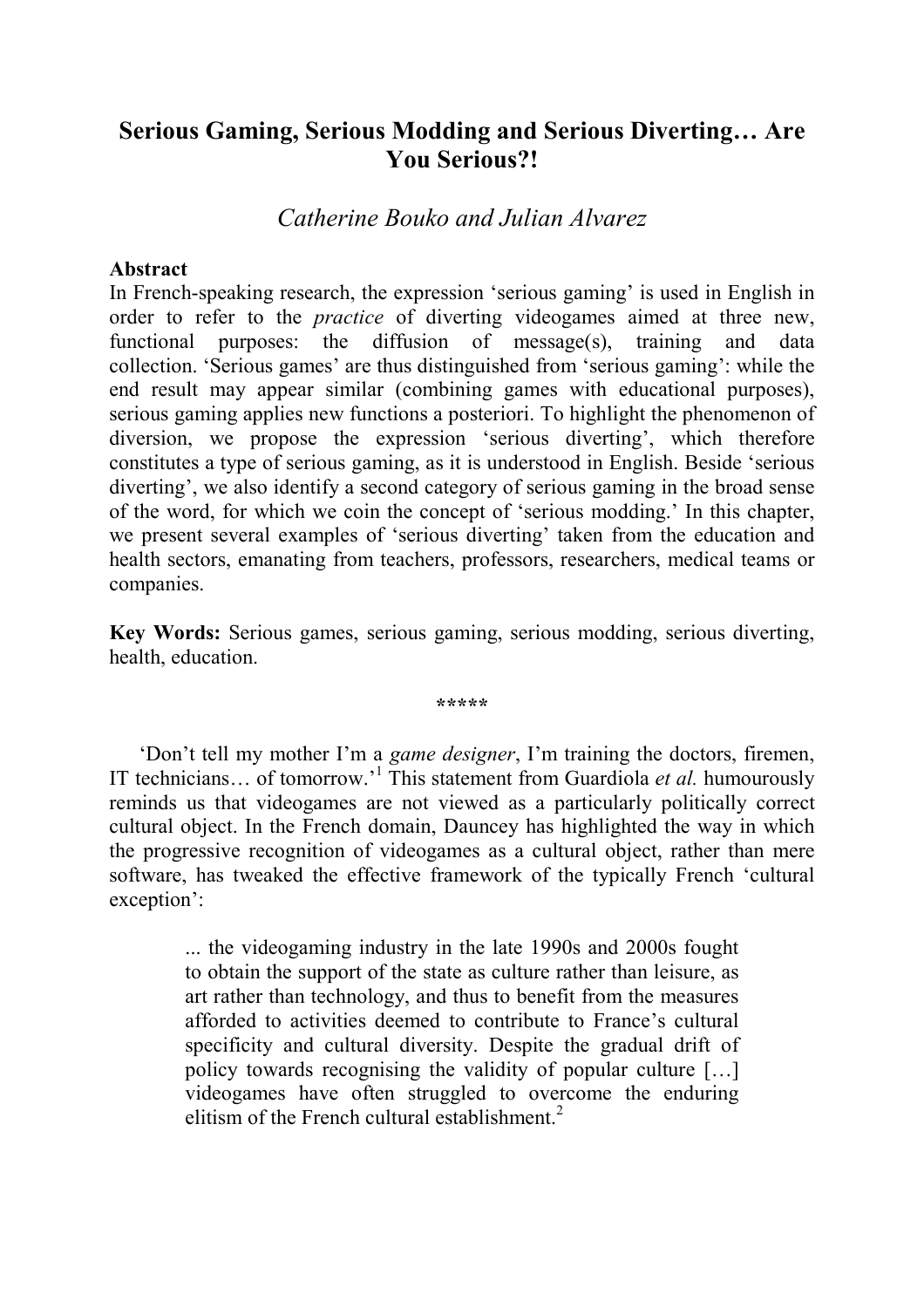The use of videogames in the context of education is contributing to the political legitimising of videogames in general, a fact reinforced by the example of the French authorities who in 2009 allocated 30 million Euros to encourage French video gaming production.<sup>3</sup> This financial aid for such a precise sector of videogames led producers to fear a new, counterproductive distinction between two levels of legitimacy: 'videogames "deserving" of support, and by default, other games, to be pejoratively classified as "leisure".<sup>4</sup> Nevertheless, different approaches to videogames enable us to move beyond this elitist distinction. One such approach consists of what is referred to as 'serious gaming' in Frenchspeaking research.

#### **1. 'Serious Gaming' in French-Speaking Research, or 'Serious Diverting'**

An alternative to the use of serious games consists of what certain Frenchspeaking researchers, trainers and teachers label 'serious gaming' in their research or academic work.<sup>5</sup> They use the expression in English in order to refer to the *practice* of diverting videogames aimed at three new, functional purposes: the diffusion of message(s), training and data collection.

However it goes without saying that commercial videogames do not need to be diverted in order to serve as learning materials. Indeed, this point of view is in line with general classifications of playful objects, such as the ESAR© system. Based on psycho-educational criteria and inspired by the work of Jean Piaget, this system aims to classify and organise games and toys according to five standards: cognitive skills, functional skills, types of social activity, language skills and emotional behaviour. The ESAR acronym refers to four types of game: exercises, symbolic games, construction games and games with rules. For the most part, videogames can be categorised as symbolic games (in particular simulation games) and games with rules. More specifically, James Paul  $\text{Ge}e^6$  has presented us with the now famous thirty-six learning principles enabled by gaming.

This approach to serious gaming can be referred to as diversion in the sense that its purposes are not those put forward by the game's designers. This diversion can involve commercial games as well as serious games, to which we attribute a new learning function in addition to, or independent of, their initial pedagogical purpose. Thus we distinguish between 'serious games' and 'serious gaming': while the end result may appear similar (combining games with educational purposes), only serious gaming applies new functions *a posteriori*.

The use of the English expression in French research aims to distinguish between the gaming experience and the artefact. In French, the expression 'jeu sérieux' does not allow us to distinguish between the *activity* in progress and the *object* which enables the activity. It must also be noted that the same ambiguity exists in English: the notion of serious gaming as opposed to serious games acts as a generalisation; it refers to all practices in education through games, without distinguishing between the practice and the game itself. Therefore the notion of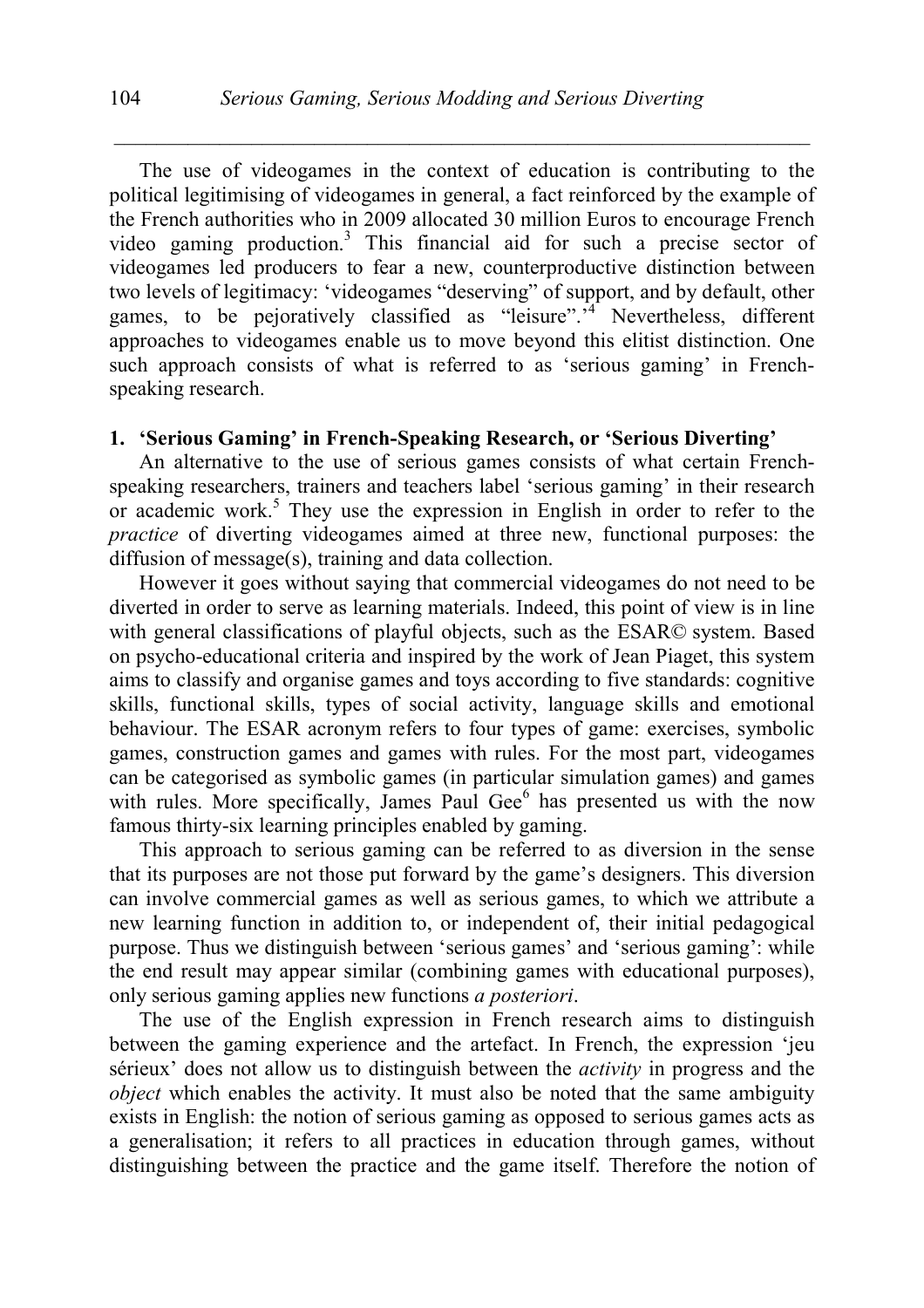serious gaming has a much more restricted scope in French than in English. In order to move past this contrasting terminology and highlight the phenomenon of diversion, we propose the expression 'serious diverting.' 'Serious diverting' would therefore constitute a type of serious gaming, as it is understood in English.

'Serious diverting' is a form of 'catachresis'. That notion was first used in linguistics to refer to misuses of words ( 'alibi' instead of 'excuse') or to figures of speech which use existing expressions and give them a new meaning. The concept of catachresis has been transferred to the use of tools, to describe the use of a tool instead of the proper one, or the use of tools for functions they were not made for. For example, using an adjustable spanner to hit something, instead of a hammer is a catachresis. This notion has also been transferred to the ergonomics of technologies to describe the difference of use between that originally imagined and the real function. 7

Beside 'serious diverting', we can also identify a second category of serious gaming in the broad sense of the word, for which we coin the concept of 'serious modding.' The diversion of *use* which characterises 'serious diverting' can be distinguished from serious modding by the *software* modifications which the latter involves. The act of modifying an existing game in order to circulate different versions is widespread in gaming culture; this can even be seen as one of the cornerstones of the success of certain titles, such as *Doom* or *Half-Life*. The difference between a variation on a given game and a 'mod' lies in the fact that the latter is not autonomous, and needs the original game in order to function. In most cases, modding is limited to the adaptation of games for entertainment purposes. Nevertheless, certain mods transform games for entertainment into serious games. For example, *Escape from Woomera* modifies the game *Half-Life* by using the latter's playful structure to draw the public's attention to living conditions in Australian refugee camps. This example illustrates the explicit presence of both playful and serious dimensions.

It is also important to note that level design, i.e. the creation of levels within a game via the editorial software in order to create a utilitarian element, is also present in serious games. Thus in our opinion, for example, the creation of a map game in *Warcraft III* by using items and resources to teach mathematics, can be categorised as serious modding.

Let us consider several examples of 'serious diverting' taken from the education and health sectors. Indeed, these are the sectors in which we can identify the most examples of this practice of purpose appropriation.

### A. Education

This is without doubt currently the sector in which 'serious diverting' is the most evident. Gee $<sup>8</sup>$  and Schaffer<sup> $<sup>9</sup>$ </sup> have drawn several noteworthy examples, to</sup></sup> name but a few. *Second Life* certainly stands out as one of the most diverted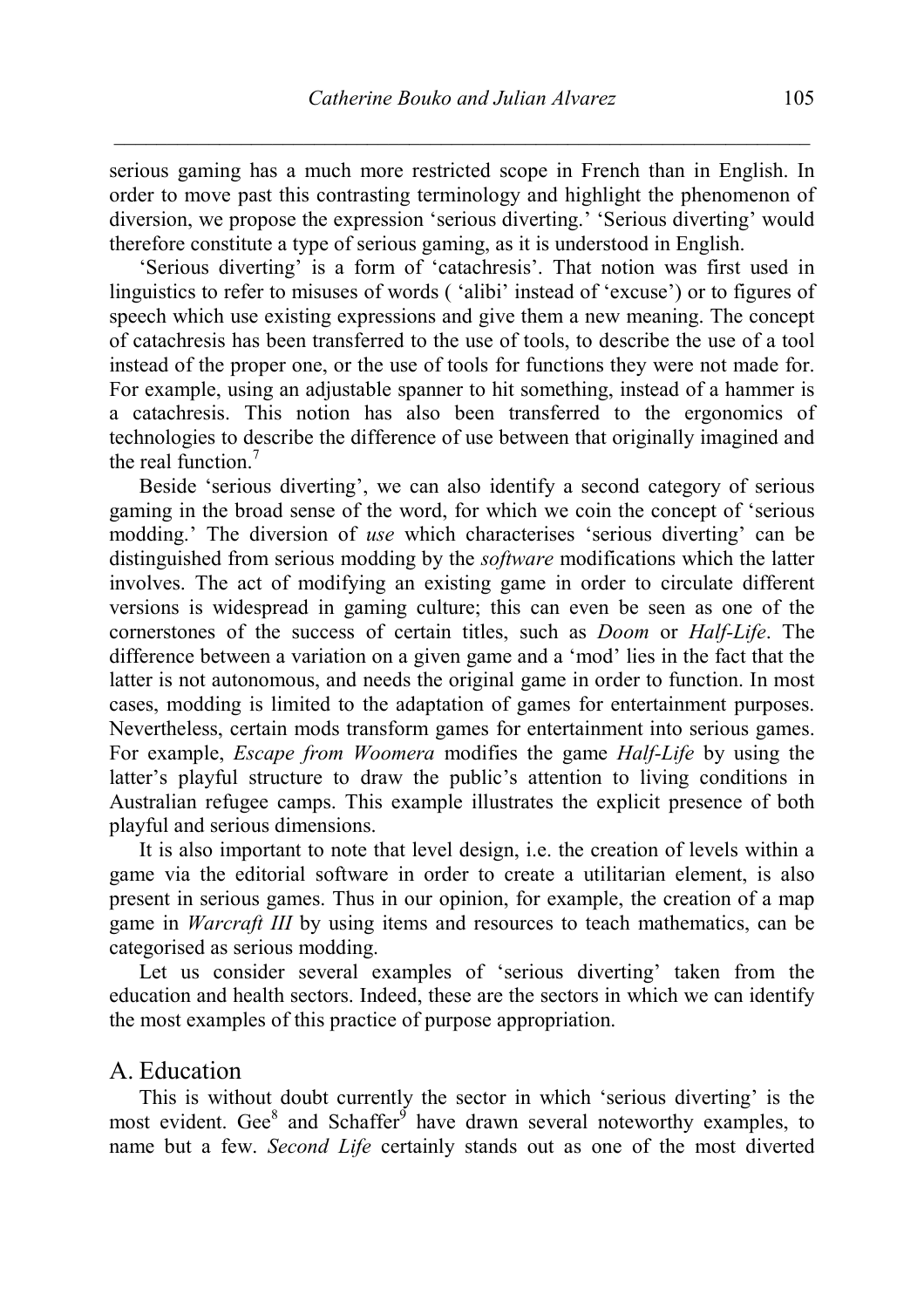games: it is used to teach information technology, media studies and even classical music. It is also worth mentioning initiatives based on less well-known games.

Lucas Gillispie of Pender County Schools, Northern Carolina, United States, has headed the WoWinSchool project since 2009. Based on a diverted version of the MMORPG *World of Warcraft*, the project's aims include helping 7th and 8th grade pupils in difficulty to better get to grips with reading, writing and mathematics. Due to the programme's success, Mrs Edie Skipper, the head teacher, has suggested extending the initiative to the whole student body. Today, tens of schools in the United States and Canada are taking the same approach. Other games have been the object of similar diverting, such as *Guild Wars 2* and *MineCraft*.

For his part, John Burk, a ninth-grade physics teacher at a private school in Westminster, Atlanta, uses *Angry Birds* in his Physics classes to teach mechanics in particular. 10

Donna Beth Ellard, a professor and researcher in higher education, uses the role play game *The Elder Scrolls V: Skyrim* to teach Scandinavian mythology at the Rice University in Texas.<sup>11</sup> The technique consists of first asking students to read extracts of texts drawn from mythology, before then taking part in quests which refer to the texts. The aim is thus to understand how these myths have influenced other cultures, in particular that of the United States. We can also identify lessons given by Samantha Allen who uses the third-person shooting game *Halo*<sup>12</sup> and the fighting game *Wrath of the Gods*<sup>13</sup> to evoke issues linked to transexuality.

In France, the Ludus network, created by Yvan Hochet and Denis Sestier from the Caen academy, brings together teachers using games (both videogames and games) for pedagogical purposes. This network highlights the use of *Sim City* in Geography classes and *Lords of the Realm II* for History.<sup>14</sup> Moreover, the French Pedagame collective has edited a report bringing together a range of experiences using videogames taken from the entertainment industry for teaching purposes, such as *Sing Star* to improve English proficiency.

#### B. Health

'Serious diverting' is also used in the health sector. In the United States, for example, since 2006, Wii games consoles have been introduced into *Riderwood* (Maryland) retirement homes belonging to the American *Erickson* group, with the aim of stimulating elderly people whilst offering something which is both occupational and socially-based. This phenomenon has since been observed in similar establishments around the world.

In Japan, the business Namco-Bandai, which notably produced the *Pacman* game, now offers senior citizens in their eighties the chance to visit their offices.<sup>15</sup> A dedicated area, for which you have to pay, now acts as a sort of day centre. The idea is to offer them the chance to play with different arcade games in order to maintain their health capital. The aim of the game is to hit crocodiles or frogs with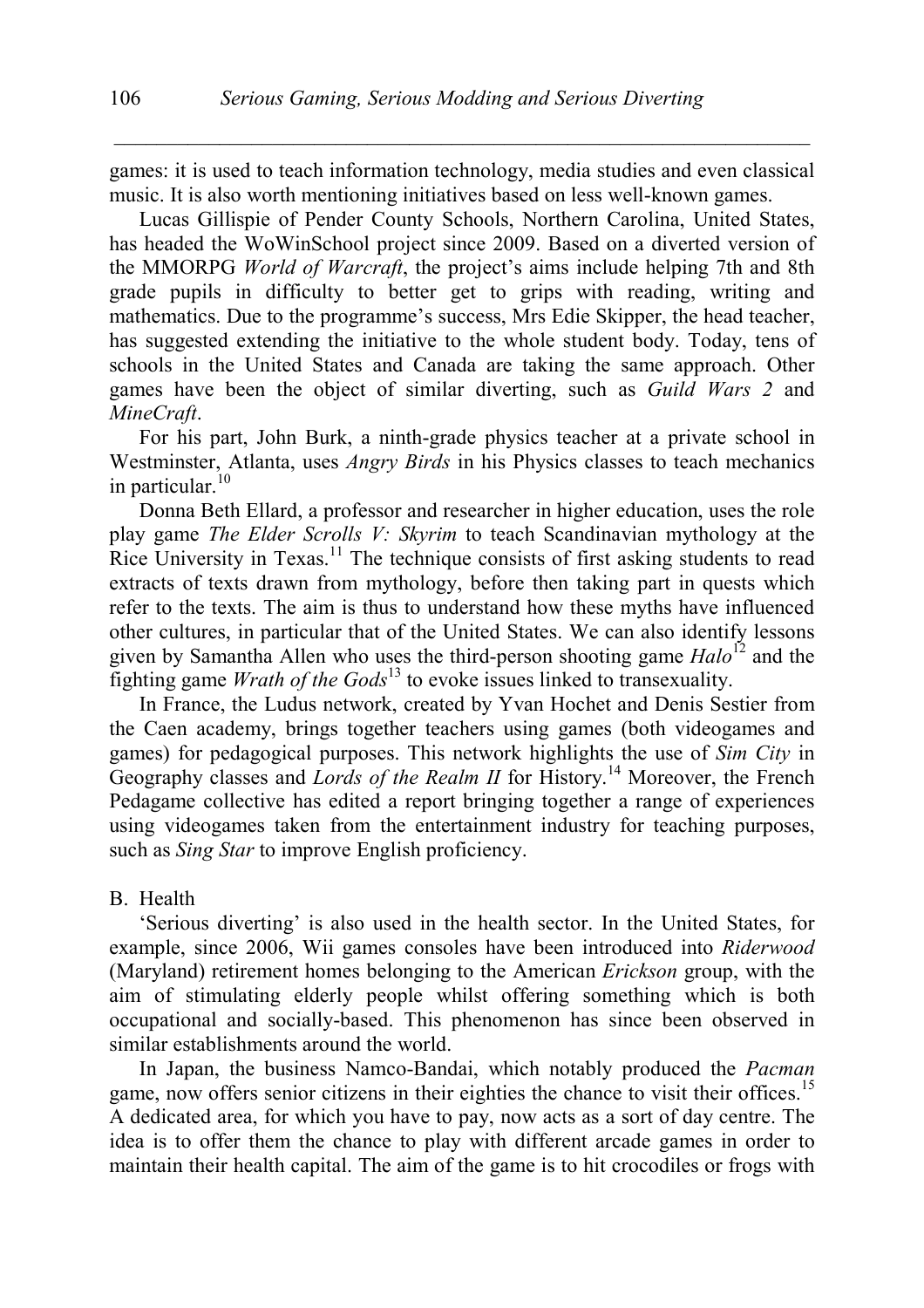a rubber mallet in order to stimulate blood flow to certain parts of the brain and body (arms, legs…). It is interesting to note that some of these games have been adapted to correspond with the physical needs of the target audience.<sup>16</sup>

In the French health sector, we have particularly focused on the work of Michael Stora. In the volume *Guérir par le virtuel*,<sup>17</sup> this clinical psychologist explains the manner in which he uses the game *ICO* by modifying its initial aim of 'mere entertainment.' In therapy sessions with children, he uses a specific section of the game. The player is asked to hold a princess' hand, by holding down a button, in order to lead her to the exit. However, once the destination is reached, the player must release the button and allow the princess to leave. Some children refuse to accept this strategy and become distressed. The therapist therefore tries to establish a dialogue by linking the child's family experience with the situation presented in the game. As for Yann Quintilla, he uses *The Sims 3* for behavioural rehabilitation with people suffering from mental disorder. The technique consists of asking them, via the game, to go home from the cinema. In order to do so, they must carry out a series of tasks such as getting dressed, preparing money, taking the bus… This technique particularly requires the patient to question in which order he should carry out the different tasks. In France, these examples are referred to as serious gaming, which has, as said earlier, a more precise meaning than in English. Let us now examine more specifically the English approach to the notion of serious gaming.

## **2. 'Serious Gaming; in English, or Learning 'Outside the Box'** 18

While lots of researchers use the notion of serious gaming in their English work to refer to serious video gaming practices in general, we will our examination on the work of Jenkins *et al.* in order to somewhat refine the concept.

As with lots of terms which experience a certain amount of success, the notion of serious gaming is losing its specificity as it becomes more widely used. In the opinion of certain researchers, it can be summarised as the general practice of using videogames for serious means, regardless of the activity or the artifact. Thus, different serious gaming practices are sometimes grouped together, which does not allow for their specific nature to be taken into account.

In the article 'From Serious Games to Serious Gaming', Jenkins *et al.* put forward a more specific approach to serious gaming; they focus primarily on the learning process instead of the software as a technology to convey information and tasks:

> A hallmark of our serious games projects is that we factor the context and process of play into our game design, insisting that much of the learning takes place outside the box as the experience of gaming gets reflected upon by teachers and learners in the context of their everyday lives.<sup>19</sup>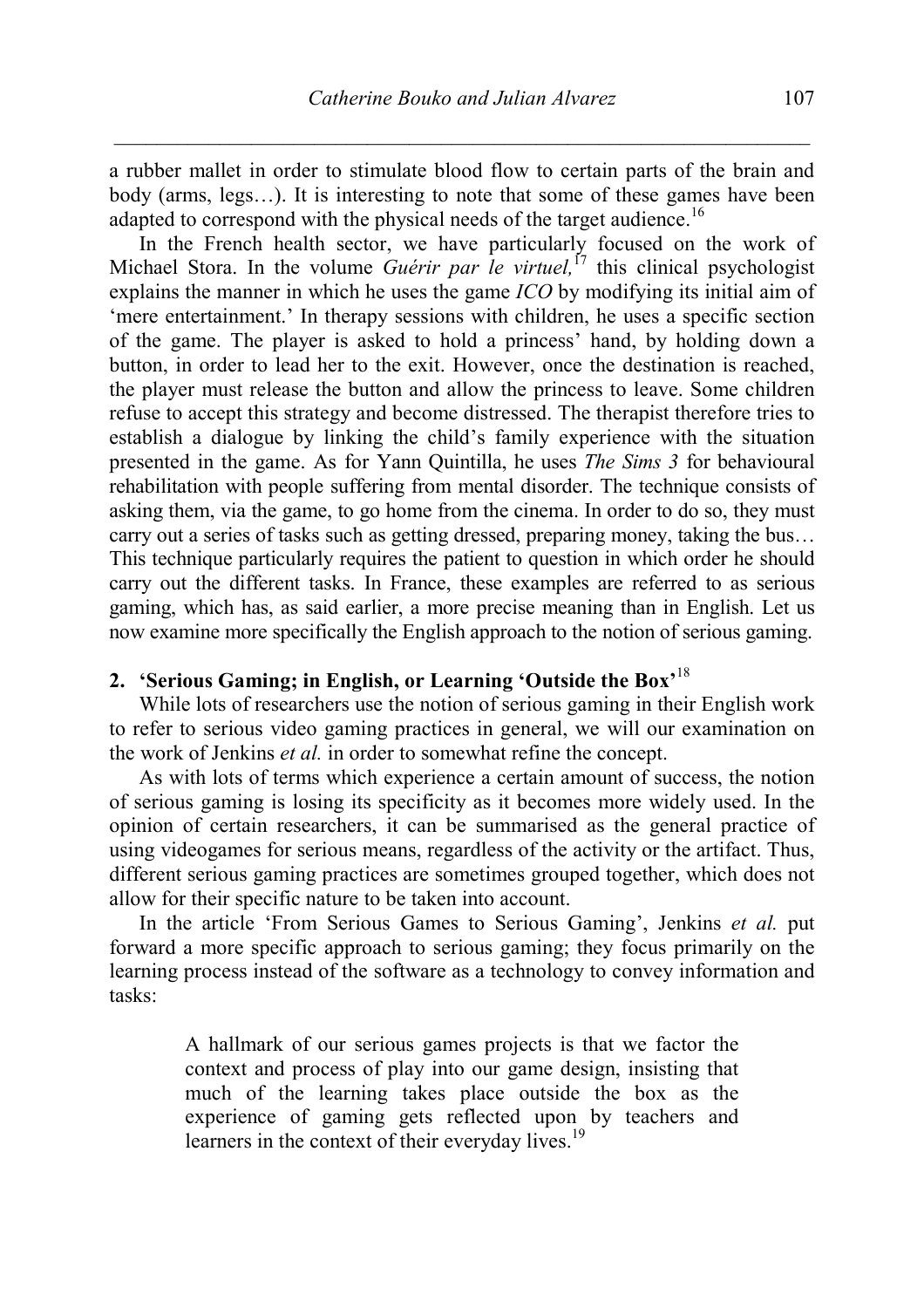This vision of serious gaming corresponds with the third generation approach to education via videogames highlighted by Egenfeldt-Nielsen. Thus, following a first behavioural, and then a second cognitive and constructive period, it is now time for a constructionist approach which pays particular attention to situated learning and the socio-cultural dimension:

> Instead of conceiving content, skills and attitudes as residing with the user, knowledge is transferred to culture, tools and communities. […] You learn new things by participating in these communities and appreciating and negotiating what counts as knowledge, skills and attitudes. It is worth stressing, that in this perspective the educational use of computer games ties much closer to the surrounding culture.<sup>20</sup>

For Jenkins' team, focusing attention on serious gaming rather than serious games allows us to underline the challenges of learning activities through gaming, which go much further than the interaction between the player and the software. The technical and individualistic approach of the game gives way to a more collective approach, through which the player is counted as a member of a cultural community. Meta-gaming, or reflecting on learning by the game, are central to serious gaming. The game therefore becomes a support for exchanges and collective problem solving, which themselves are an integral part of the learning process.

In conclusion, we use the notion of serious gaming following Jenkins *et al*.'s focus on the meta-pedagogical, cultural and collective aspects of learning. Serious gaming in English refers to the use of serious games, to serious modding and to serious diverting. In French research, only the latter is considered as serious gaming.

'Serious diverting' can be a particularly interesting means of achieving pedagogical aims while focusing on their cultural and collective aspects. Its various advantages enable us to dismiss the criticism sometimes directed at serious games. While learning through serious games has its supporters thanks to stimulating projects, there are still some obstacles to overcome. Indeed, certain researchers are sceptical as to this form of edutainment. Egenfeldt-Nielsen has drawn particular attention to the following disadvantages: little intrinsic motivation, no integrated learning experience, drill-and-practice learning principles, simple game play, small budgets. The fact that 'serious diverting' involves diverting existing games, which are often known to and appreciated by players, means that it does not have the disadvantage of provoking little intrinsic motivation, in particular due to simple game play. Jenkins' team have demonstrated that serious gaming on the basis of third generation serious games could and should lead to the development of integrated learning experiences rather than drill-and-practice learning principles.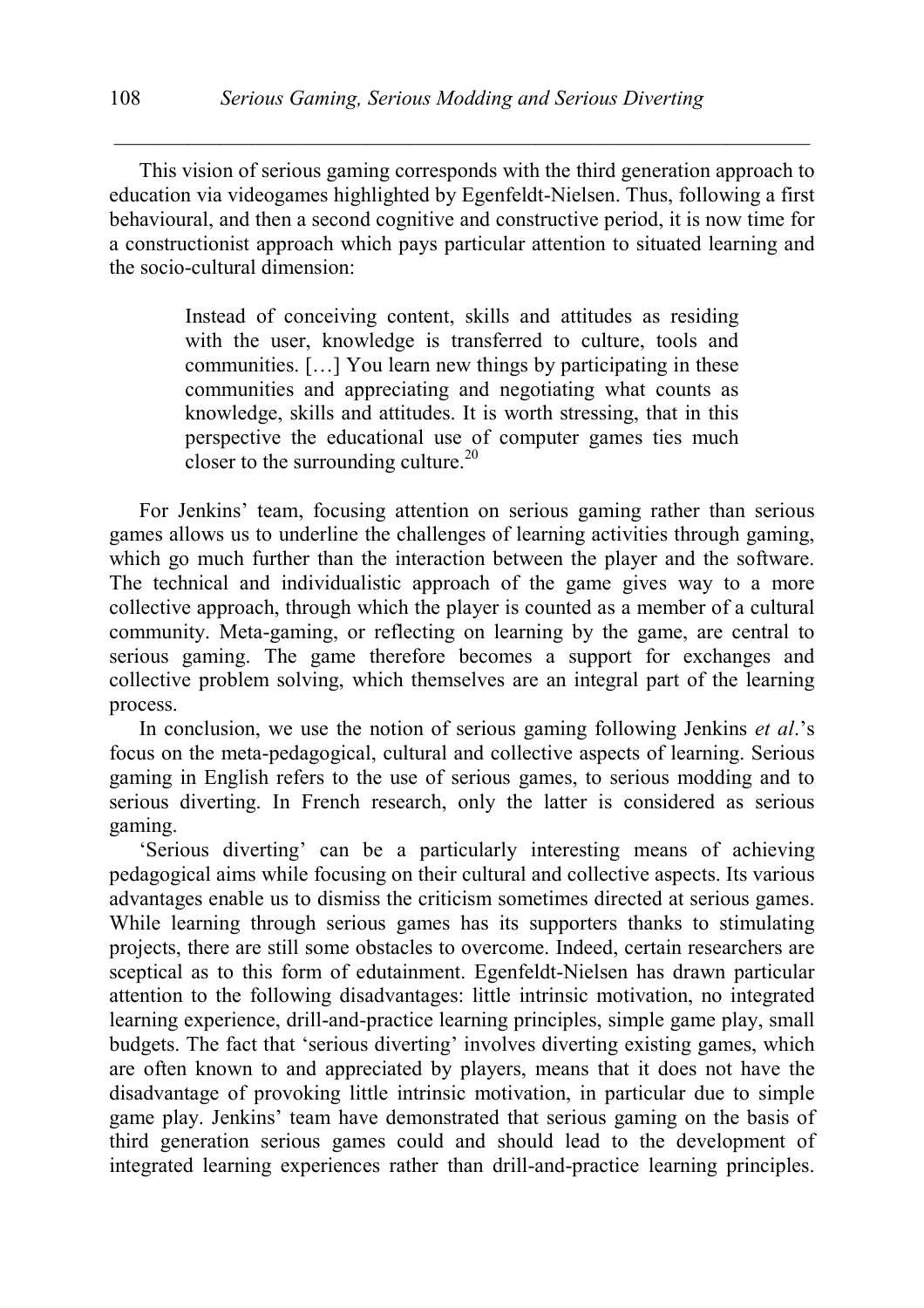The same applies to 'serious diverting', which could provoke experiences of metalearning, whereby the learning conditions are situated at the heart of the videogame experience. Moreover, rather than having to spend time getting to know the gameplay of an unfamiliar game, 'serious diverting' enables the player to immediately concentrate on the educational aspect for which the game is merely a support, and we know that teachers are leery of committing precious class time to time-consuming activities. The game is an integral part of the popular cultural practices which 'serious diverting' takes pleasure in deciphering. This certainly explains in part why some e-virtuoses awards<sup>21</sup> were attributed to serious diverting experiences in 2013.

### **Notes**

<sup>1</sup> Emmanuel Guardiol et al., 'Du jeu utile au jeu sérieux (SG) Le Projet Jeu Serai', *Jeux Vidéo, Quand Jouer C'est Communiquer*,' ed. Jean-Paul Lafrance, Nicolas Oliveri (Paris: CNRS, 2012), 85.

<sup>2</sup> Hugh Dauncey, 'French Videogaming: What Kind of Culture and What Support?' *Convergence: The International Journal of Research into New Media Technologies* 18.4 (2012): 389.

<sup>3</sup> Dauncey, 'French Videogaming,' 400.

<sup>4</sup> Nicolas Gaume, 'Interview Bilan 2009 avec N Gaume (SNJV),' *GameKult.com*, 7 January 2010, viewed on 25 November 2010, http://www.

gamekult.com/actu/interview-bilan-2009-n-gaume-snjv-A0000081941.html, quoted in Ibid.

<sup>5</sup> Julian Alvarez et al., *Introduction Au Serious Game* (Paris: Editions Questions Théoriques, 2012); Thomas Constant, 'De Angry Birds à Mécanika: Serious Game et Serious Gaming,' *JeuxSerieux.ac-Creteil.fr*, 28 September 2011, viewed on 11 December 2011, http://jeuxserieux.ac-creteil.fr/?p=862; Florian Denys, Ouali Chabi, 'Panorama et Problématique du Serious Game,' *Ide-Edu.net*, 21 November 2011, viewed on 15 April 2014,

http://ide-edu.net/wp-content/uploads/2012/02/PANORAMA-ET-PROBLEMATIQUE-DU-SERIOUS-GAME-une-conf%C3%A9rence-d-Olivier-Mauco.pdf. Blog.

<sup>6</sup> James Paul Gee, *What Video Games Have to Teach Us about Learning and Literacy* (Basingstoke: Palgrave Macmillan, 2007).

<sup>7</sup> Pierre Rabardel, *Les Hommes et les Technologies, une Approche Cognitive des Instruments Contemporains* (Paris: Armand Colin, 1995), 100.<br><sup>8</sup> James Paul Gee, *What Video Games*.

<sup>9</sup> David W. Shaffer, *How Computer Games Help Children Learn* (Basingstoke: Palgrave Macmilan, 2006).

<sup>10</sup> John Burk, 'Angry Birds in the Physics Classroom,' *Fnoschese.wordpress.com*, June 16, 2011, viewed on 20 February 2014,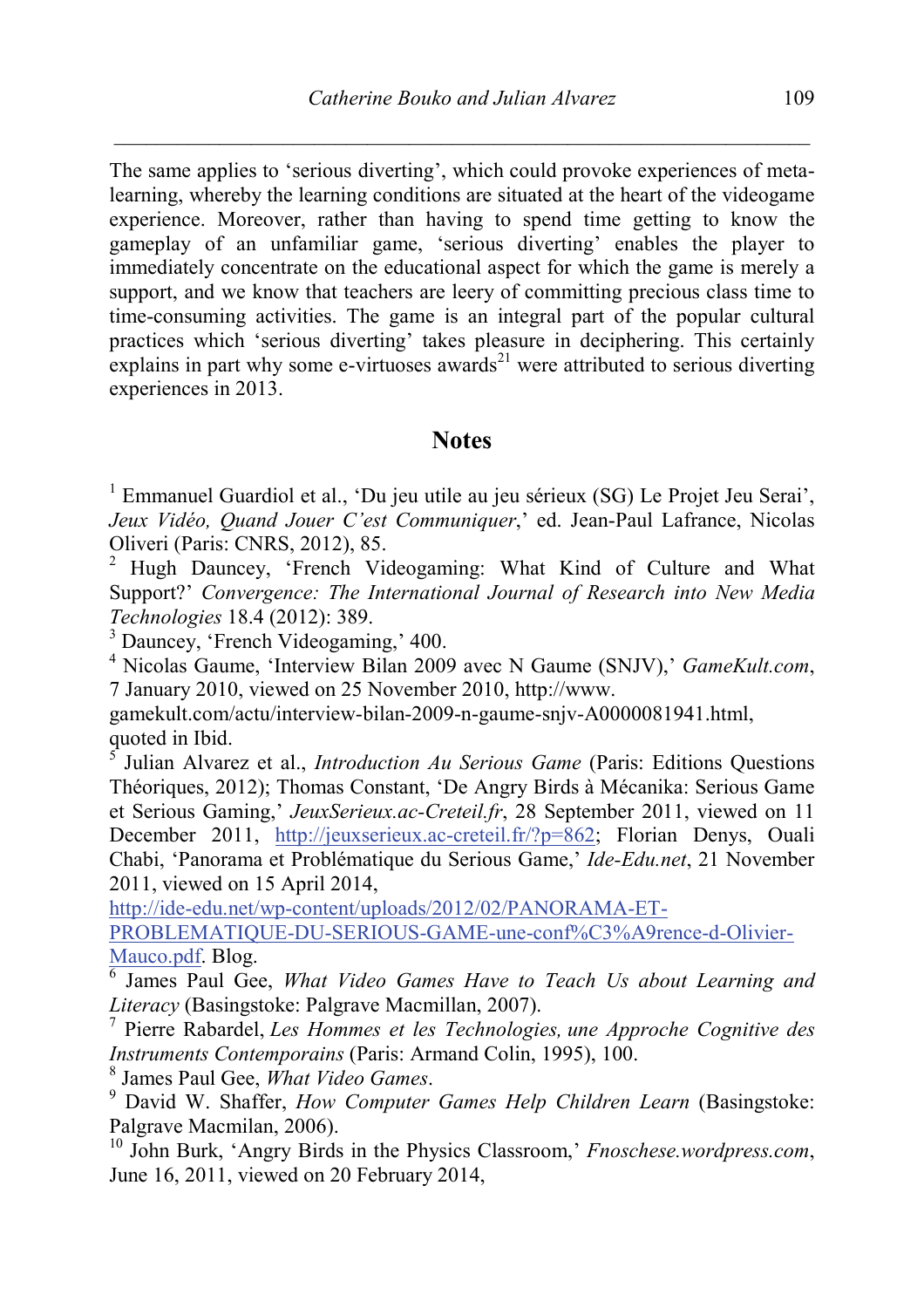http://fnoschese.wordpress.com/2011/06/16/angry-birds-in-the-physics-classroom/. Blog.

<sup>11</sup> Pia, 'Skyrim enseigné à la Fac,' *Journaldugamer.com*, October 22, 2012, viewed on 13 December 2013,

http://www.journaldugamer.com/2012/10/22/skyrim-enseigne-a-la-fac/. Blog.

Samantha Allen, 'All Skulls On: Teaching Intersectionality through Halo,' *Borderhouseblog.com*, April 23, 2013, viewed on 15 March 2014,

 $\frac{\text{http://borderhouseblog.com/?p=10617}}{13}$  Samantha Allen 'Wrath of the Gods' Samantha Allen, 'Wrath of the Gods: Teaching Intersectionality through Bastion,' *Borderhouseblog.com*, October 2, 2013, viewed on 15 March 2014, http://borderhouseblog.com/?p=11456. Blog.

<sup>14</sup> 'Nos productions : les fiches de jeu', http://histgeo.discip.accaen.fr/ludus/sommfiche.htm, viewed on 8 April 2012. Website

<sup>15</sup> Anon., 'Japon : les jeux vidéo comme thérapie pour le troisième âge,' *LeMonde.fr*, 6 March 2014, viewed on 9 March 2014,

'http://www.lemonde.fr/technologies/video/2014/03/06/japon-les-jeux-videocomme-therapie-pour-le-troisieme-age\_4378900\_651865.html.. 16 Belga, 'Et ça rigole, et ça fait des "oups!", des "ouaiiis!",' *LeSoir.be*, 6 March

2014, viewed on 9 March 2014,

http://www.lesoir.be/487175/article/actualite/fil-info/fil-info-styles/2014-03- 06/japon-jeux-video-au-secours-du-troisieme-age-un-marche-prometteur. 17 Michael Stora, *Guérir par le virtuel* (Paris: Presses de la Renaissance, 2005).

<sup>18</sup> Henry Jenkins, 'From Serious Games to Serious Gaming,' *Serious Games: Mechanisms and Effects*, ed. Ute Ritterfeld et al. (New York: Routledge, 2009), 449.

 $19$  Ibid.

<sup>20</sup> Simon Egenfeldt-Nielsen, 'Third Generation Educational Use of Computer Games,' *Journal of Educational Multimedia and Hypermedia* 16.3 (2007): 275.

 $21$  The e-virtuoses awards are attributed by the Chamber of Commerce and Industry of Grand Hainaut (France). The fifth ceremony took place in 2013. For this edition, in addition to the existing categories of 'training', 'communication and awareness' and 'health', two other categories awarded games related to education, namely 'serious gaming' and 'gamification'. In 2013, the game *Arcadémie*, which uses *Little Big Planet 2* to teach the basics of physics, won the 'serious gaming' award.

# **Bibliography**

Allen, Samantha. 'All Skulls On: Teaching Intersectionality through Halo.' *Borderhouseblog.com*, April 23, 2013. Viewed on 15 March 2014. http://borderhouseblog.com/?p=10617. Blog.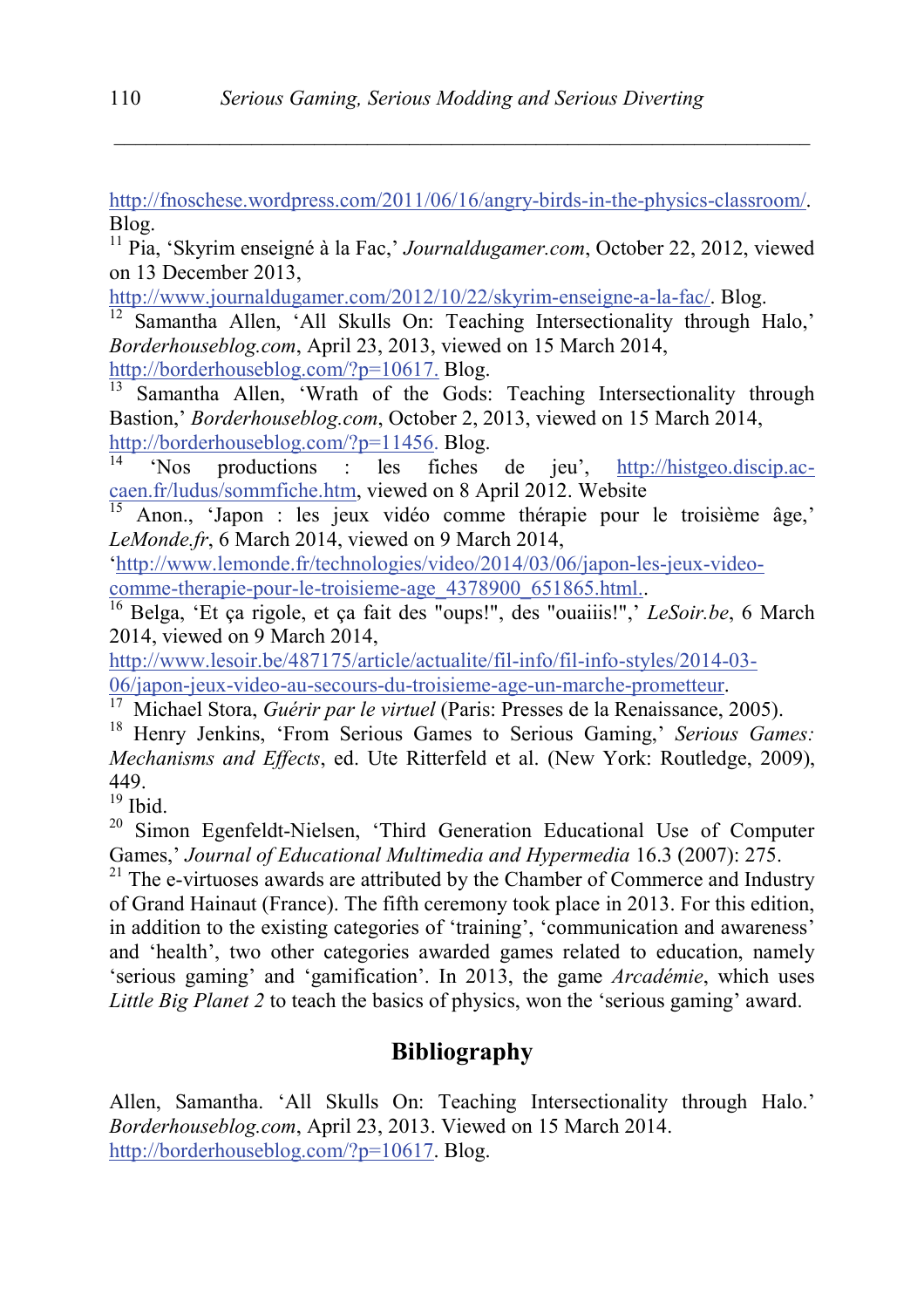———. 'Wrath of the Gods: Teaching Intersectionality through Bastion.' *Borderhouseblog.com*, October 2, 2013. Viewed on 15 March 2014. http://borderhouseblog.com/?p=11456. Blog.

Alvarez, Julian, Damien Djaouti. *Introduction Au Serious Game.* Paris: Editions Questions Théoriques, 2012.

Anon. 'Japon: les jeux vidéo comme thérapie pour le troisième âge.' *LeMonde.fr*, 6 March 2014. Viewed on 9 March 2014.

'http://www.lemonde.fr/technologies/video/2014/03/06/japon-les-jeux-videocomme-therapie-pour-le-troisieme-age\_4378900\_651865.html.

Belga. 'Et ça rigole, et ça fait des "oups!", des "ouaiiis!".' *LeSoir.be*, 6 March 2014. Viewed on 9 March 2014.

http://www.lesoir.be/487175/article/actualite/fil-info/fil-info-styles/2014-03- 06/japon-jeux-video-au-secours-du-troisieme-age-un-marche-prometteur.

Burk, John. 'Angry Birds in the Physics Classroom.' *Fnoschese.wordpress.com*, June 16, 2011. Viewed on 20 February 2014. http://fnoschese.wordpress.com/2011/06/16/angry-birds-in-the-physics-classroom/. Blog.

Constant, Thomas. 'De Angry Birds à Mécanika: Serious Game et Serious Gaming.' *JeuxSerieux.ac-Creteil.fr*, 28 September 2011. Viewed on 11 December 2011. http://jeuxserieux.ac-creteil.fr/?p=862.

Dauncey, Hugh. 'French Videogaming: What Kind of Culture and What Support?' *Convergence: The International Journal of Research into New Media Technologies* 18.4 (2012): 389.

Denys, Florian, Ouali Chabi. 'Panorama et Problématique du Serious Game.' *Ide-Edu.net*, 21 November 2011. Viewed on 15 April 2014. http://ide-edu.net/wp-content/uploads/2012/02/PANORAMA-ET-PROBLEMATIQUE-DU-SERIOUS-GAME-une-conf%C3%A9rence-d-Olivier-Mauco.pdf. Blog

Ducrocq-Henry, Samuelle. 'Apprendre ensemble en classe via des jeux vidéo populaires: le modèle du LAN pédagogique.' *CJTL/RCAT* 37.2 (2011): np.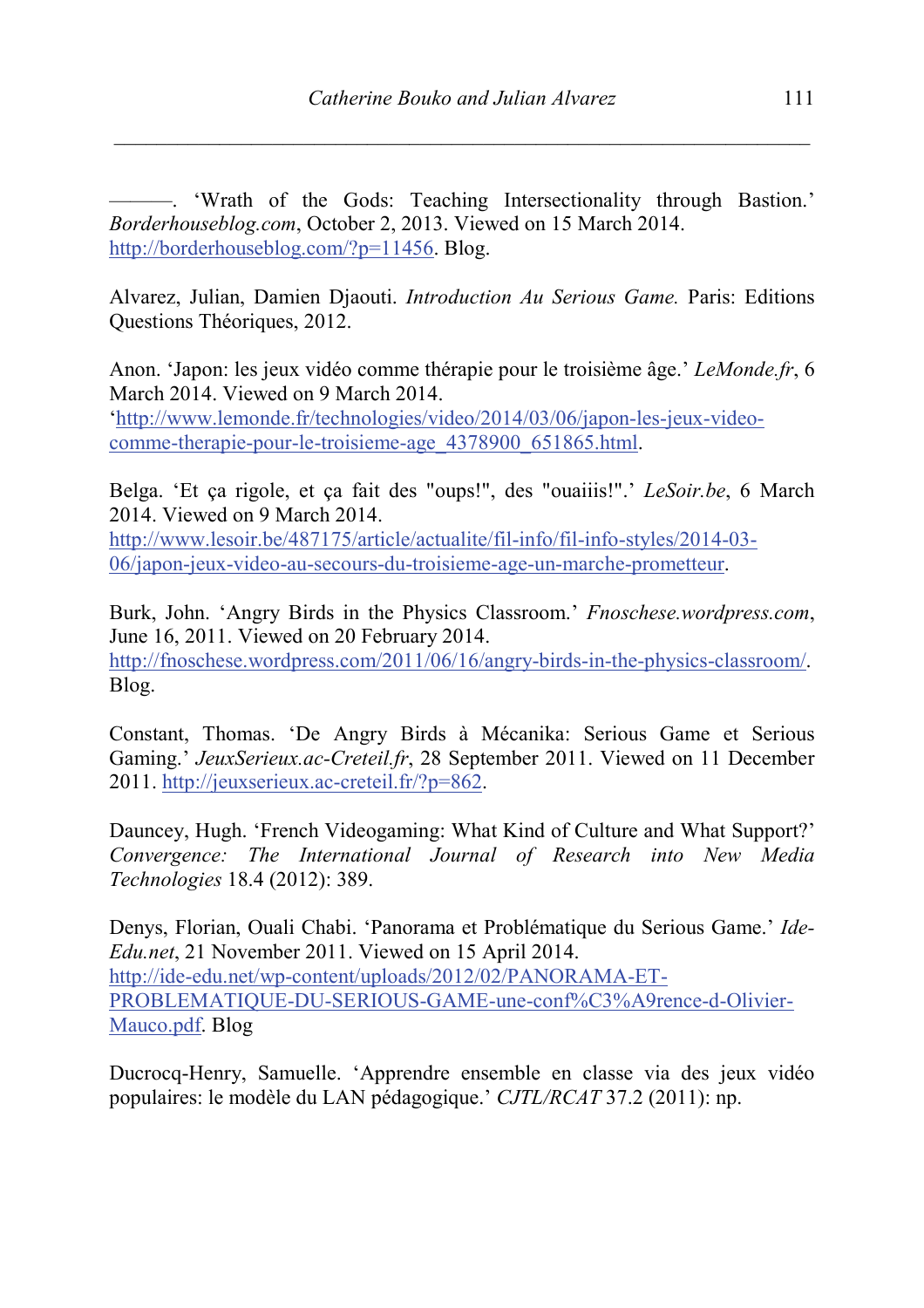Egenfeldt-Nielsen, Simon. 'Third Generation Educational Use of Computer Games.' *Journal of Educational Multimedia and Hypermedia* 16.3 (2007): 263- 281.

*\_\_\_\_\_\_\_\_\_\_\_\_\_\_\_\_\_\_\_\_\_\_\_\_\_\_\_\_\_\_\_\_\_\_\_\_\_\_\_\_\_\_\_\_\_\_\_\_\_\_\_\_\_\_\_\_\_\_\_\_\_\_\_\_\_\_*

Ferreira, Alcino. 'Jeux Sérieux et Langue de Spécialité: Trois Exemples de Ludification pour l'Apprentissage de l'Anglais Naval.' *Cahiers de l'APLIUT* 33.1 (2014): np.

Gee, James P. *What Video Games Have to Teach Us about Learning and Literacy*. Basingstoke: Palgrave Macmillan, 2007.

Guardiola, Emmanuel, Stéphane Natkin, Delphine Soriano, Even Loarer, Pierre Vrignaud. 'Du jeu utile au jeu sérieux (SG) Le Projet Jeu Serai.' *Jeux Vidéo, Quand Jouer C'est Communiquer,* edited by Jean-Paul Lafrance and Nicolas Oliveri, 85-91. Paris: CNRS, 2012.

Jenkins, Henry. 'From Serious Games to Serious Gaming.' *Serious Games: Mechanisms and Effects*, edited by Ute Ritterfeld, Michael Cody and Peter Vorderer, 248-268. New York: Routledge, 2009.

'Nos productions: les fiches de jeu.' Viewed on 8 April 2012. http://histgeo.discip.ac-caen.fr/ludus/sommfiche.htm.

Pia. 'Skyrim enseigné à la Fac.' *Journaldugamer.com*, October 22, 2012. Viewed on 13 December 2013. http://www.journaldugamer.com/2012/10/22/skyrim-enseigne-a-la-fac/. Blog.

Rabardel, Pierre. *Les Hommes et les Technologies, une Approche Cognitive des Instruments Contemporains*. Paris: Armand Colin, 1995.

Shaffer, David W. *How Computer Games Help Children Learn*. Basingstoke: Palgrave Macmilan, 2006.

Stora, Michael. *Guérir par le virtuel*. Paris: Presses de la Renaissance, 2005.

**Catherine Bouko** is Associate professor at the Université Libre de Bruxelles (Belgium). She works on communication and culture, on cultural semiotics and on media literacy. She published *Théâtre et réception. Le spectateur postdramatique* (Brussels, Peter Lang) in 2010 and *Corps et immersion* (Paris, L'Harmattan) in 2012.